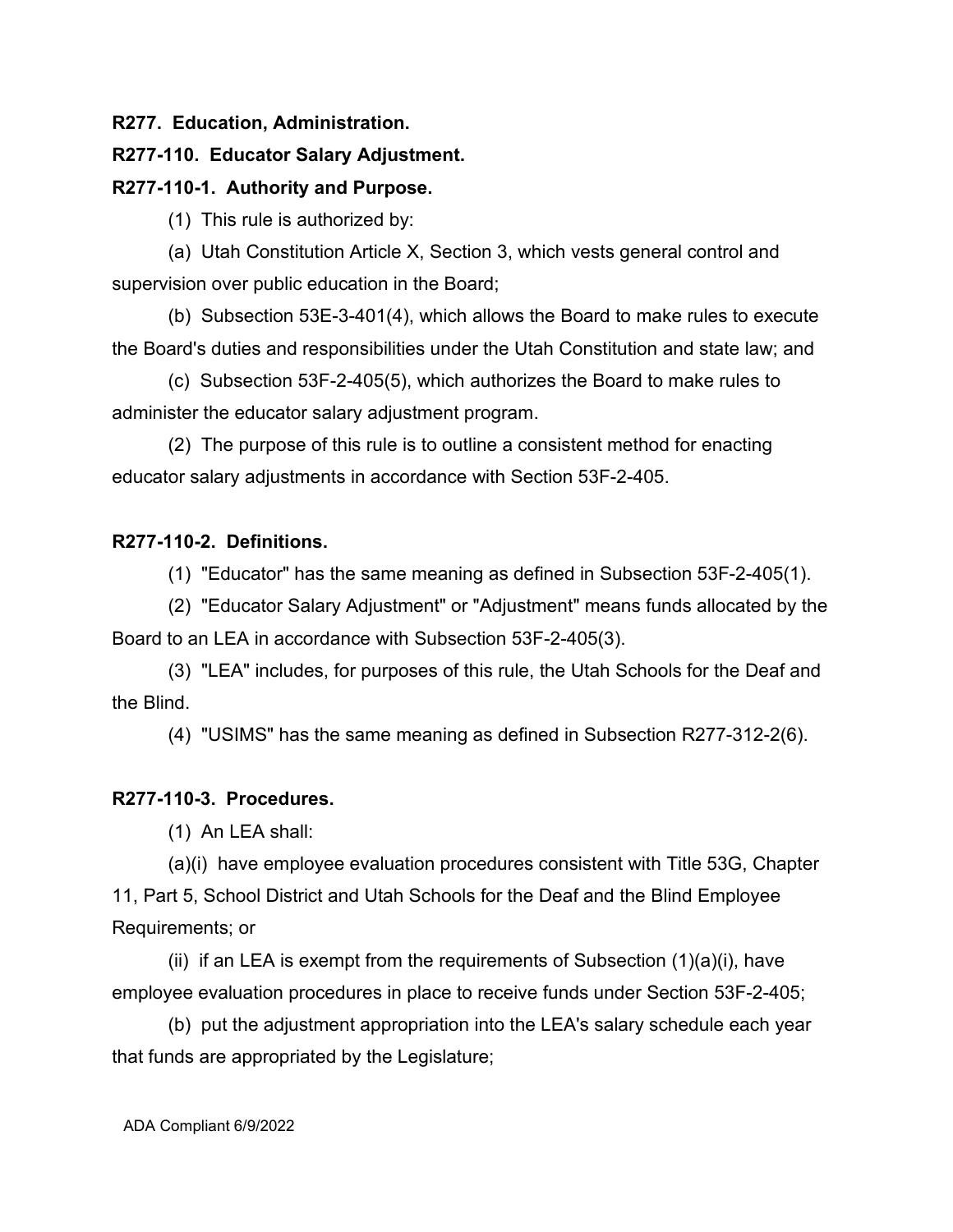(c) ensure the amount of the adjustment is the same for each eligible full-timeequivalent educator position in the LEA;

(d) ensure that each eligible employee who is not a full-time educator receives a proportional salary adjustment based on the number of hours the employee works in the employee's current assignment as an educator; and

(e) ensure that each educator who receives an adjustment has received a satisfactory or above job performance rating in the educator's most recent evaluation concluded in the school year prior to the year for which the adjustment is made.

(2) Notwithstanding Subsection (1)(e), an LEA may grant an adjustment to a new hire who has successfully completed the position hiring process and been selected for an educator position.

(3) Once an educator qualifies for an adjustment in a designated school year, the adjustment becomes an ongoing part of the educator's salary.

(4) An educator shall receive an annual adjustment of \$4200 based upon legislative funding allocations.

(5) A school building level administrator shall receive an annual adjustment of \$2500 and benefits as provided in Subsection 53F-2-405(7).

(6) Each LEA shall annually note on the appropriate salary schedule:

(a) the amount of the educator salary adjustment;

(b) the positions qualifying for the adjustment; and

(c) performance rating requirements in accordance with Subsection 53F-2- 405(4)(c).

(7) Each LEA shall annually maintain record of performance ratings for an educator receiving an adjustment in accordance with this rule.

(8)(a) The Superintendent shall remit to LEAs an estimated educator salary adjustment allotment through monthly bank transfers and allotment memos beginning in July of each year.

(b) The Superintendent shall adjust the allotment amount in November of each year to match the number of qualified educators in CACTUS or USIMS.

(9) An adjustment to CACTUS or USIMS made after November 15 may not count towards an LEA's amount for educator salary adjustments until the following year.